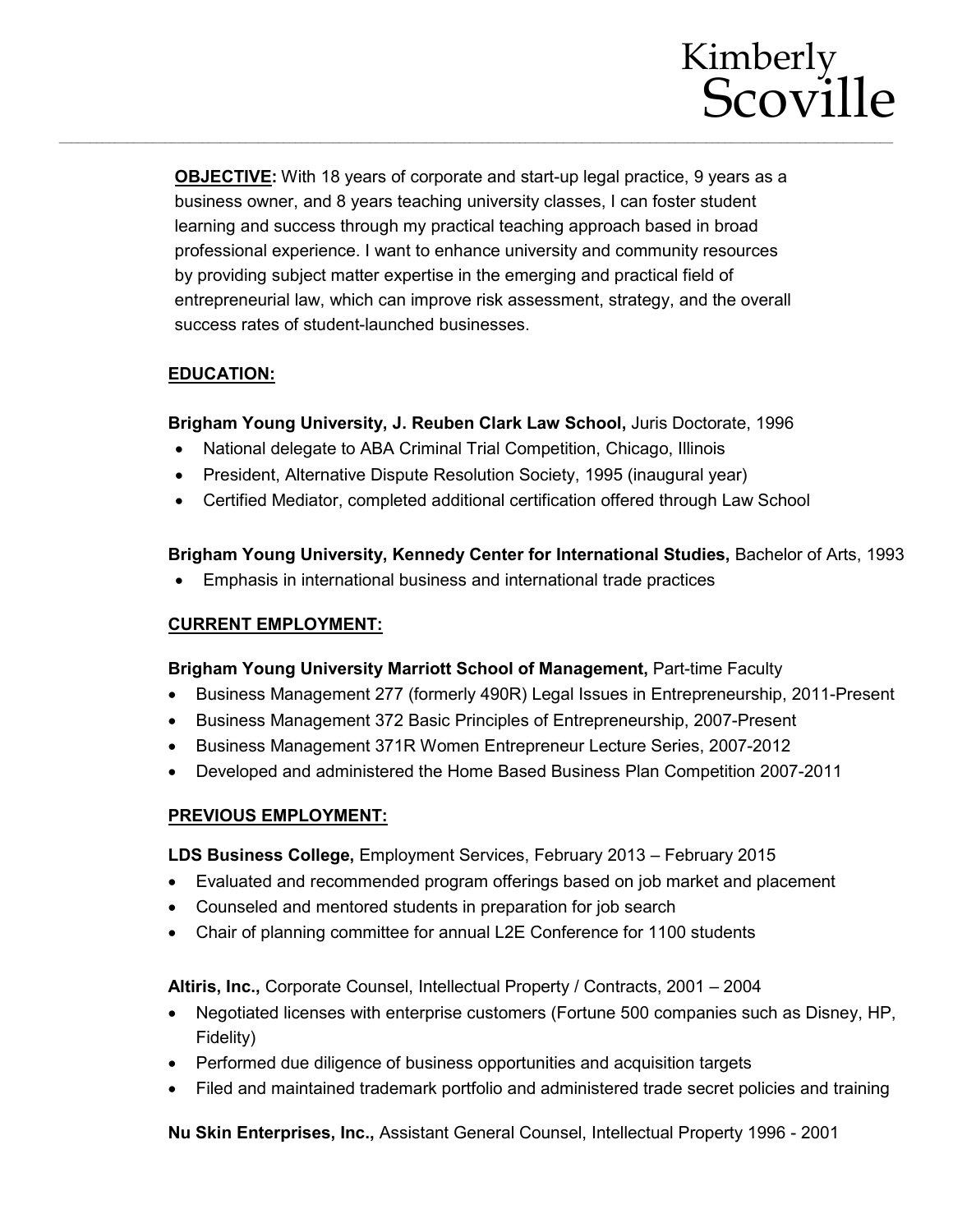Regional General Counsel South America / Pacific Regions (Concurrent assignment)

- Managed the legal aspects of launching foreign Nu Skin companies
- Arranged leases, service contracts, governmental clearances and registrations
- Built relationships with foreign attorneys to manage international trademark portfolio

**Nu Skin International Inc.,** New Market Development Specialist, 1995 – 1996

- Managed translation of corporate marketing materials, product labels and company policies
- Researched and recommended business model changes for cultural and legal compatibility
- Created uniformity in product labeling in compliance with European Community regulations

# **LEGAL CONSULTING:**

**Forever Young Foundation (Non-Profit),** 2000-Present **CarCrashPain.com,** 2011-2012 **Wasatch Adaptive Sports (Non-Profit),** 2004-Present **Matrix 42,** 2010 **Continuum iCare Inc.,** 2011-Present **Ciaran Blumenfeld,** 2009-2010 **Phiziks Cosmetics,** 2012-2014 **Liveloop Technologies,** 2009 **iPreserve LLC,** 2011-2012 **Canadian Saska,** 2005

### **OWNERSHIP:**

**Crazzy Canuck Stores, Inc.** (Provo, Salt Lake City), Majority Shareholder, 2001-2009 **Silvermark Law PLLC.,** Owner, 2006-Present

# **BOARD POSITIONS:**

**Continuum iCare,** Secretary and Legal Counsel – 2011- Present **Business Development Corporation of Provo,** Mayoral Appointment, 2008-2011 **Utah Hockey User Group,** Trustee and Legal Counsel – 2007-2008 **Canadian Saska, Inc.,** International Advisory Board – 2005 **PIC Development,** Member, Board of Sages – 1999-2003

#### **SELECT PRESENTATIONS:**

**"Intellectual Property Protection for Small Business**," LDS Business College, Business Discovery Series, February 2014

**"Intrapreneur to Entrepreneur**," BYU Marriott School Women's Entrepreneurship Lecture Series, October 2008, November 2010, February 2013

**"The Opportunity of Home-Based Business,"** BYU Marriott School, HBBPC Startup Clinic, January 2010

**"Legal First Steps for Your Business"** SCESS Training Series, San Jose, California, 2010